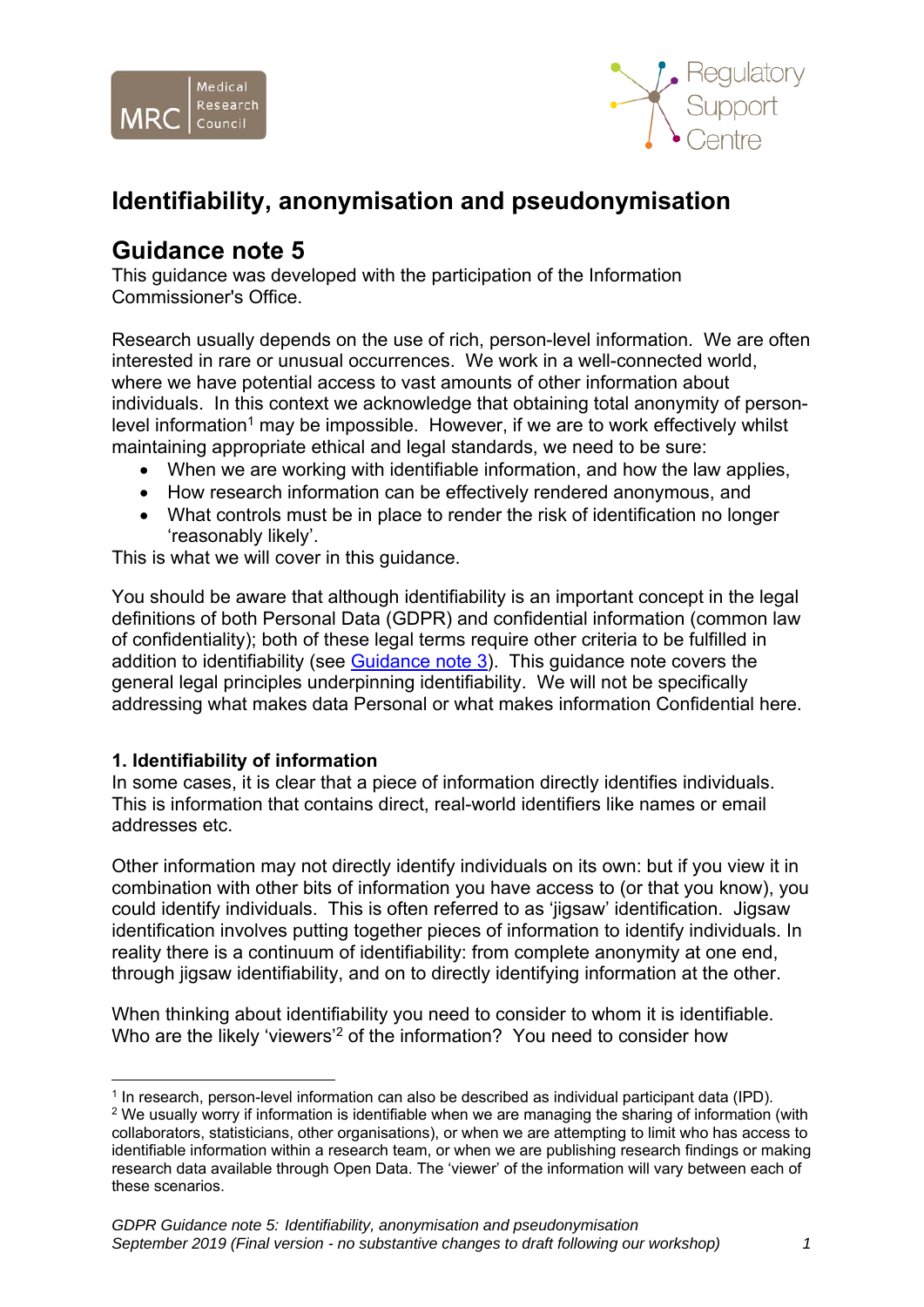identifiable the information is from their perspective. Will the content of the information itself identify individuals (i.e. what real-world identifiers does the information contain)? What other information is the 'viewer' likely to have access to, or know? (i.e. What is the context in which the information is going to be viewed?)

Information is considered identifiable if either; it directly identifies individuals or if individuals can be identified when the information is viewed in combination with other accessible information (i.e. jigsaw identification).

## **2. Inherently anonymous information**

Sometimes no individuals could ever be identified from a piece of information, or from that information in combination with other pieces of information, for example, most aggregate statistics. It is worth noting that even though aggregate statistics are not person-level information, some may contain rare outlying individuals which could lead to identifiability in certain situations.

Almost no person-level information, rich enough to be useful for research, could be considered inherently anonymous.

## **3. Working within the continuum of identifiability**

Although identifiability is a continuum, the law is binary; information is considered either identifiable or anonymous. How then do we decide if research information is identifiable? This decision has implications for how we might share the information with others, as well as how we might store and use it within our own organisation.

In order to decide if information should be considered identifiable in law, we need to consider the context in which the information is to be viewed, as well as the content of the information itself.

- 1. Who is the viewer?
- 2. What other information are they likely to have access to (or know), which could support 'jigsaw' identification, and
- 3. What is the risk that the information would be identified (i.e. likelihood and impact)? Is the risk adequately controlled?

A test to determine if information is identifiable is as follows:

- Is it reasonably likely that the information would be used to identify individuals? To address this question, you need to consider all the means that might be reasonably likely to be used to identify individuals.
- What if someone were more motivated than most to identify an individual e.g. if the information were about a celebrity or ex-spouse?

It would not usually be sufficient to simply remove all real-world identifiers from a research dataset e.g. what we do when we pseudonymise information (see below).

#### **3.1 Pseudonymisation**

It is common research practice to collect information about people and then pseudonymise it ready for storage and use. That is, we: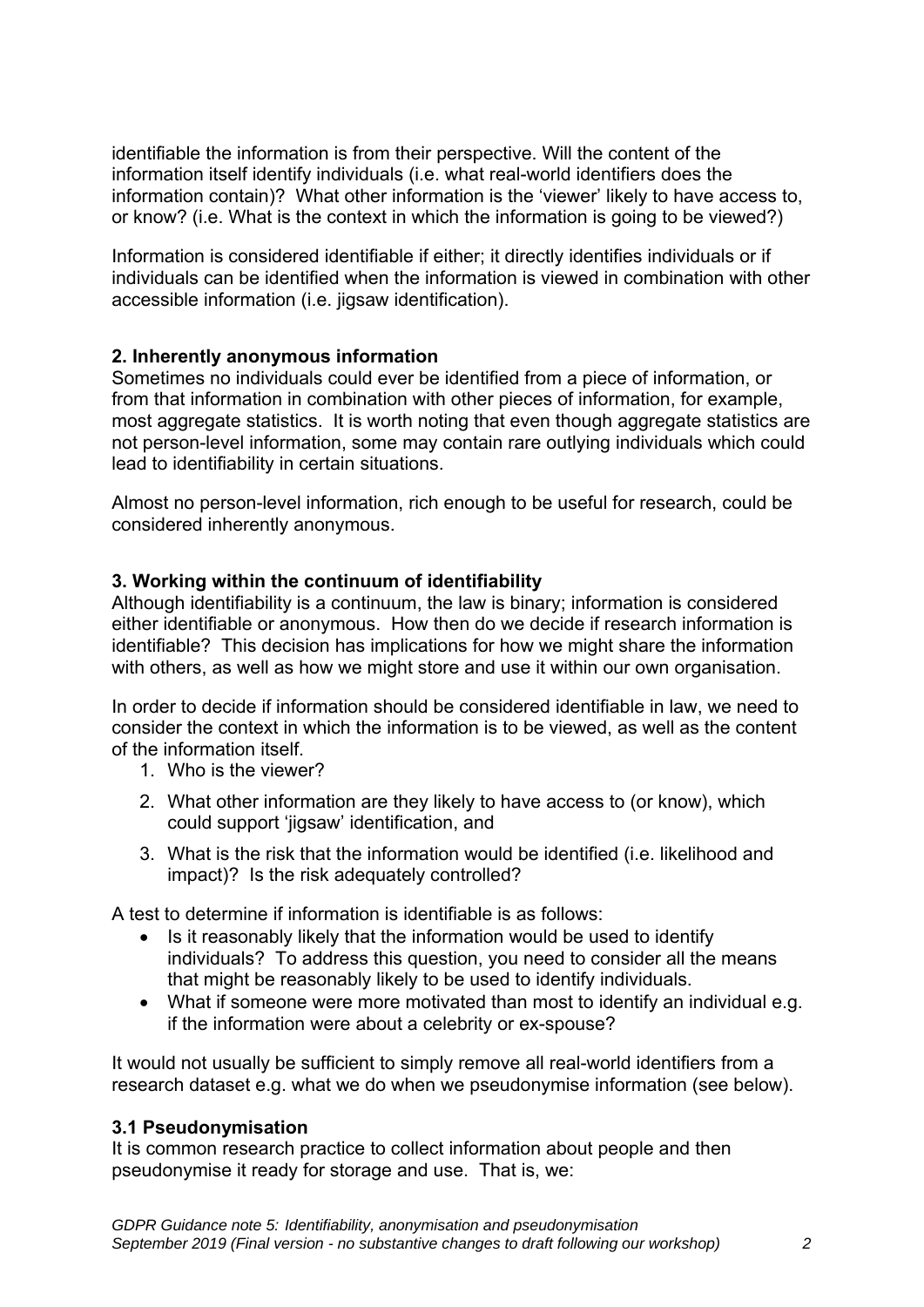- Strip all real-world, direct identifiers from the research dataset,
- Attribute a study specific identifier to each individual,
- Use this study specific number or code to 'label' each research record,
- Maintain a cipher that links the study specific number or code back to the realworld identifiers, and
- Keep the cipher physically separate from the pseudonymised dataset.

Pseudonymisation will limit the risk of identification to some extent. It limits who, in an organisation, has easy access to real-world identifiers. It ensures that if either the cipher or the research information were stolen, lost or left out on view, that any disclosure would be limited. As such, pseudonymisation is a 'Technical and Organisational Measure' required by GDPR if Personal Data is being held to support research (for more information see [Guidance note 4\)](https://mrc.ukri.org/documents/pdf/gdpr-guidance-note-4-public-interest-approvals-and-technical-and-organisational-measures/).

However, pseudonymised is not the same as anonymous. This is because the context in which pseudonymised information could be viewed has not been adequately managed to ensure that jigsaw identification is not **reasonably likely** (by someone who may be more motivated than most).

## **3.2 Is it possible to anonymise person-level information? How do we robustly control content and context?**

In order to ensure that information can be considered anonymous (so as to render it no longer identifiable in law) you should:

- 1. Remove all direct real-world identifiers from the information, and
- 2. Limit the potential identifiability of the remaining information, as far as is practical or appropriate. There are many techniques that have been developed and can be applied to this end. They include e.g.
	- a. Date of birth change to age at recruitment,
	- b. Post code use only first part of post code, or change to indices of deprivation or equivalent, etc,
	- c. More scientific techniques like Barnardisation (for certain tabular data), rounding (random or controlled), suppression of 'high risk' items, etc.

The above will help to control the content of the information. Some organisations are using technical solutions to automate the process of robustly controlling the content of information. However, to achieve anonymisation, the control of context in which the information will be viewed is equally important:

- 3. Ensure that the person or organisation holding or receiving the information does not have ready access to the cipher you are using to maintain the link between real-world identifiers and the research information. Also, ensure that the person or organisation does not have access to, or know other information that may aid identification (e.g. they may deliver care to the same individuals, and as such know pertinent details about the individuals concerned); and
- 4. Ensure that appropriate controls are in place to limit the risk that those receiving the research information would attempt 'jigsaw' identification.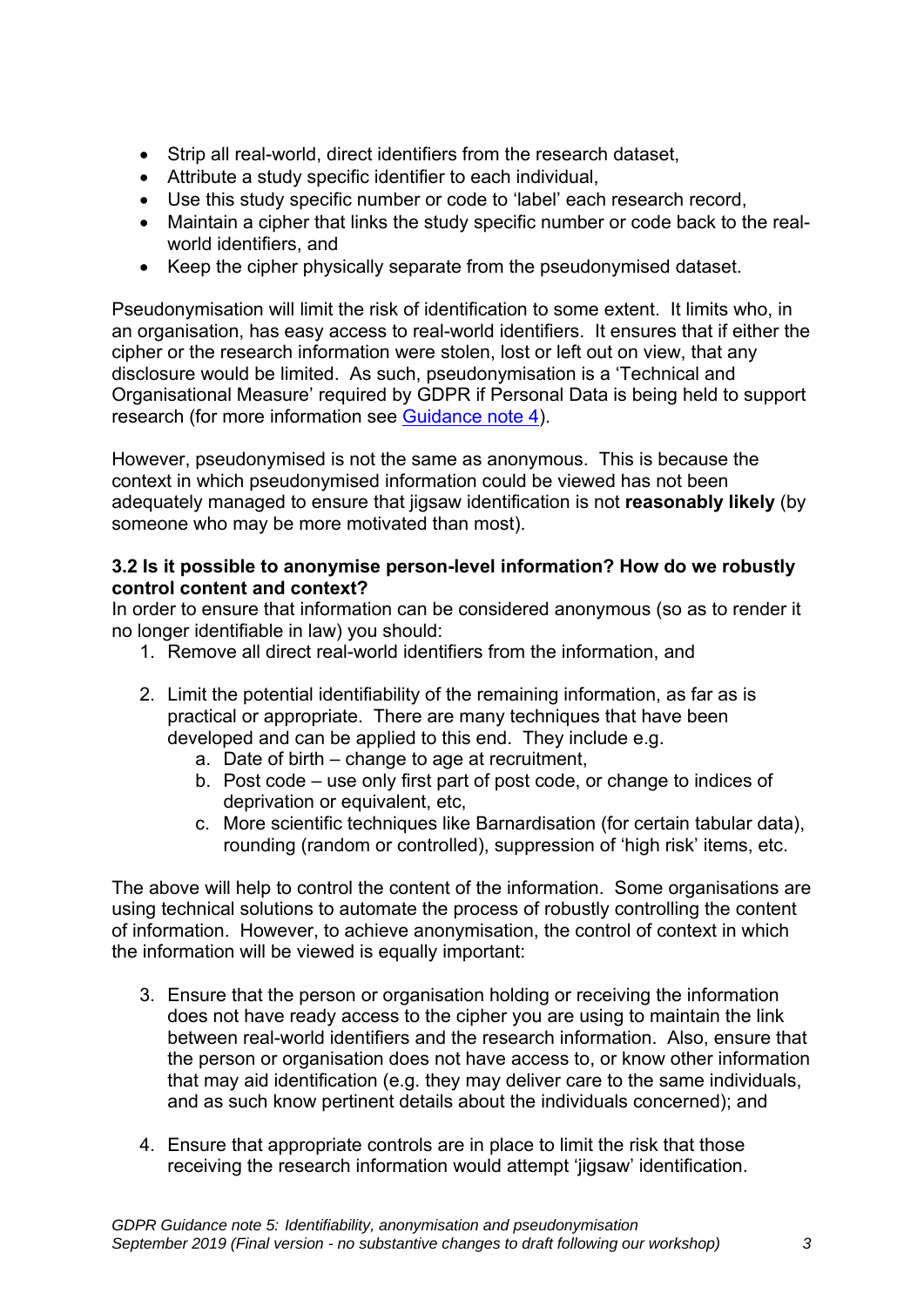The nature of appropriate controls will vary, depending on; why you want to anonymise, whose activities you are trying to control and the risk (i.e. likelihood and  $\mu$ impact) of identification. When considering impact in a risk assessment<sup>3</sup>, you should think about the sensitivity of the information and the potential distress that might be caused, if individuals were to be identified.

## *3.2.1 Sharing information with other organisations*

One common control used to support anonymisation is to enter into a legal, Data Sharing Agreement. In such an Agreement the recipient organisation will agree to make no attempt to identify individuals (in light of the agreed processes that the information will be put to). Such an agreement should also cover what must be done in the event of accidental re-identification (including how to handle lessons learnt e.g. through Corrective and Preventative Actions, CAPA, process). An agreement should limit the purposes the information can be used for and limit further sharing.

If the risk of identification is considered high enough, further context controls should also be considered. For example:

- Ensuring collaborating organisations have an appropriate information security or governance policy in place (including sanctions if employees do not comply); and/or
- Ensuring all those accessing the information are appropriately trained, or can demonstrate relevant expertise, in information security or governance; and/or
- Taking into consideration requirements to comply with professional bodies codes of practice, including sanctions for not complying; and/or
- Consider using a 'Safe Environment' in high risk cases, so that information is shared in a limited manner with use physically restricted in a trustworthy environment etc.

#### *3.2.2 Managing common law disclosure within an organisation (i.e. Limiting access to confidential information to those who have a duty of confidence within your organisation)*

If your organisation holds both the pseudonymised dataset and the cipher or code, your organisation is holding Personal Data as defined in GDPR. Regardless of the 'controls' you have in place, the organisation has access to direct, real-world identifiers. Since data protection is a corporate responsibility, any internal controls are not considered sufficient here and it is not possible to render this data no longer Personal Data. However, pseudonymisation does reduce the risk when processing Personal Data for research, and as such is a safeguard provided in GDPR.

However, within organisations you can limit the risk of common law disclosure through anonymisation using robust controls. These might include:

 Pseudonymising the information to control the content of the information members of a research team have access to, and

<sup>&</sup>lt;u>.</u> <sup>3</sup> In some cases, your Data Protection Officer may conduct a DPIA (a Data Protection Impact Assessment) to determine the risk of identification.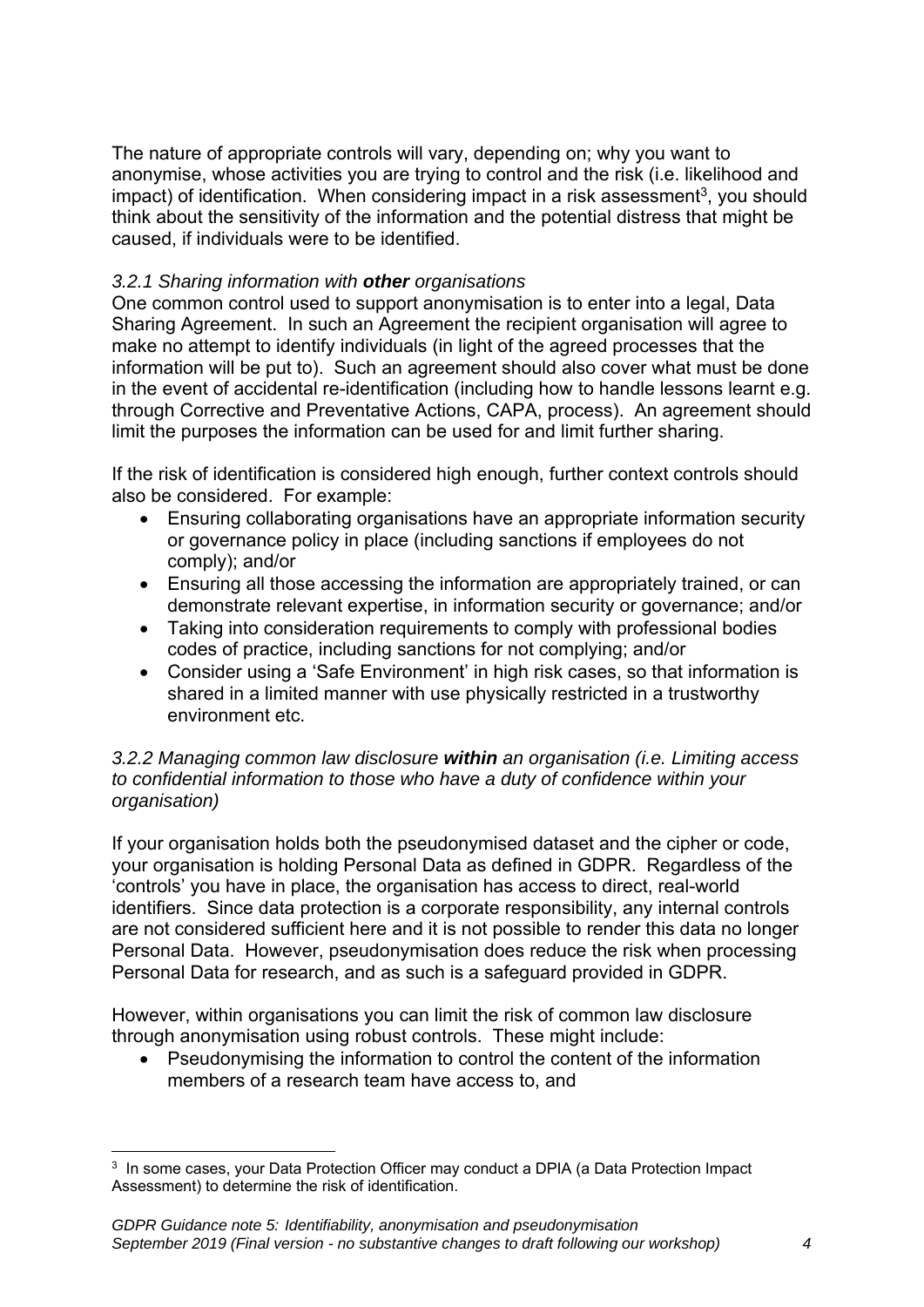- Ensuring all those working with the information follow appropriate information security or governance policies (there should be sanctions if employees do not comply) and/or
- Ensuring all those accessing the information are appropriately trained, or can demonstrate relevant expertise, in information security or governance, and/or
- Taking into consideration any requirement to comply with professional bodies' codes of practice, including sanctions for not complying, etc.
- *(An organisation cannot enter into a Data Sharing Agreement with itself.)*

## **4. What if you cannot robustly anonymise research information?**

The likelihood of identification is always greater in instances where occurrences are rare or unusual (e.g. a rare disorder, or a particularly young or old member of a cohort). Certain data linkage operations may render information significantly more identifiable. In a few circumstances it may not be possible to control the likelihood of identification sufficiently to render the information anonymous. When this is the case, research can continue provided:

- 1. Any disclosure of confidential information is managed by other means, for example by managing the individuals' expectations through consent<sup>4</sup>, and
- 2. The holding and using of such information is conducted in line with GDPR (if the information also falls under the full definition of Personal Data).

#### **5. Identifiability in some difficult areas**

#### **5.1 NHS number**

NHS number is considered a real-world identifier (as is Community Health Index (CHI) in Scotland), as most NHS employees could have access to the cipher linking NHS or CHI number to an individual. The risk of identification has been deemed too great to assume that this information can be anonymised, even with the use of Data Sharing Agreements etc. Sharing, holding and using NHS or CHI number should be managed accordingly (i.e. these should be handled as identifiable information).

#### **5.2 You can't control what you already know**

In some circumstances, researchers / clinical staff may have privileged information, which will enable them to identify individuals from fairly limited information, e.g. when the information is about one of their patients. In such cases, it is not possible to anonymise information to these researchers / clinical staff. Any potential common law disclosure that might arise through the sharing of such information with these researchers / clinical staff must be managed through other means (e.g. by direct management of the individuals' expectations through consent), and in line with GDPR when the information is also Personal Data, e.g. your research participants are still alive.

<sup>&</sup>lt;u>.</u> <sup>4</sup> Consent in this context is not referring to GDPR consent (as defined in the Regulation), rather consent that is sufficient to manage participants' expectations with respect to the common law of confidentiality.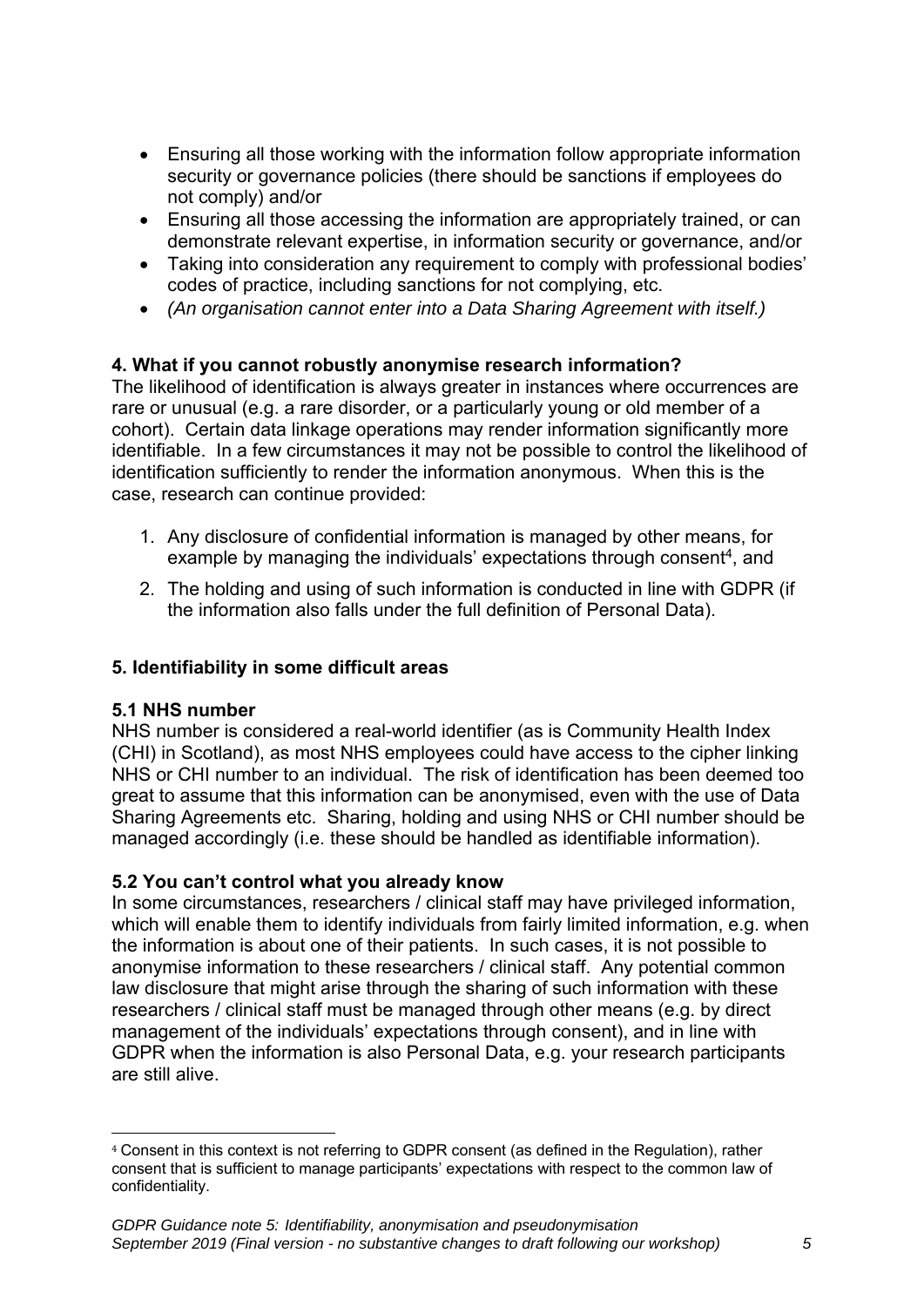## **5.3 Genetic (sequence) information**

The principles that govern the identifiability of genetic information are the same as for any other type of information. Genetic information is considered identifiable if an individual could be identified from it alone, or from it when viewed in combination with other information that the viewer is **reasonably likely** to have access to (or to know). Again, you must consider both the content of the genetic information, and the context in which it will be viewed.

When considering identifiability, a key difference between genetic information and any other person-level information, is that identification may have increased implications for family members not only for the individual themselves. As such, the impact of identification can be greater.

Not all genetic (sequence) information is unique to an individual, or even to a group of individuals. Most of the human genome is common to us all. However, researchers are often most interested in the differences between people and populations. As the level of uniqueness of the genetic sequence rises, so does the likelihood of identification.

Currently the amount of information generally available to identify individuals from unique or rare sequence information is very limited. However, some types of genetic information are more heavily published than others, again increasing the potential risk of identification (if such publication also includes further identifying information, e.g. male inherited sequences and genealogy databases). An increasing amount of sequence information is being made openly available along with identifiers, such as surname. With time we can only expect the possibility of jigsaw identification to increase.

We should therefore consider the use of robust context controls when sharing genetic information. These controls will be similar to those discussed earlier for all other types of information and include Data Sharing Agreements, employer sanctions and / or training etc.

The identification of individuals or families from sequence information may be possible to those researchers / clinical staff with privileged information. They may be familiar with specific sequence patterns and know who they relate to. Obviously in these cases it may not be possible to anonymise such genetic information to these researchers / clinical staff (see 4. above).

#### **Key messages**

Identifiability is a continuum, but the law is binary. You need to know whether person-level information used in your research is considered identifiable in order to know how the law applies to this information.

Identifiability is related to the information itself (the content) and the potential to identify individuals from combining this information with other information that the viewer may have access to (the context).